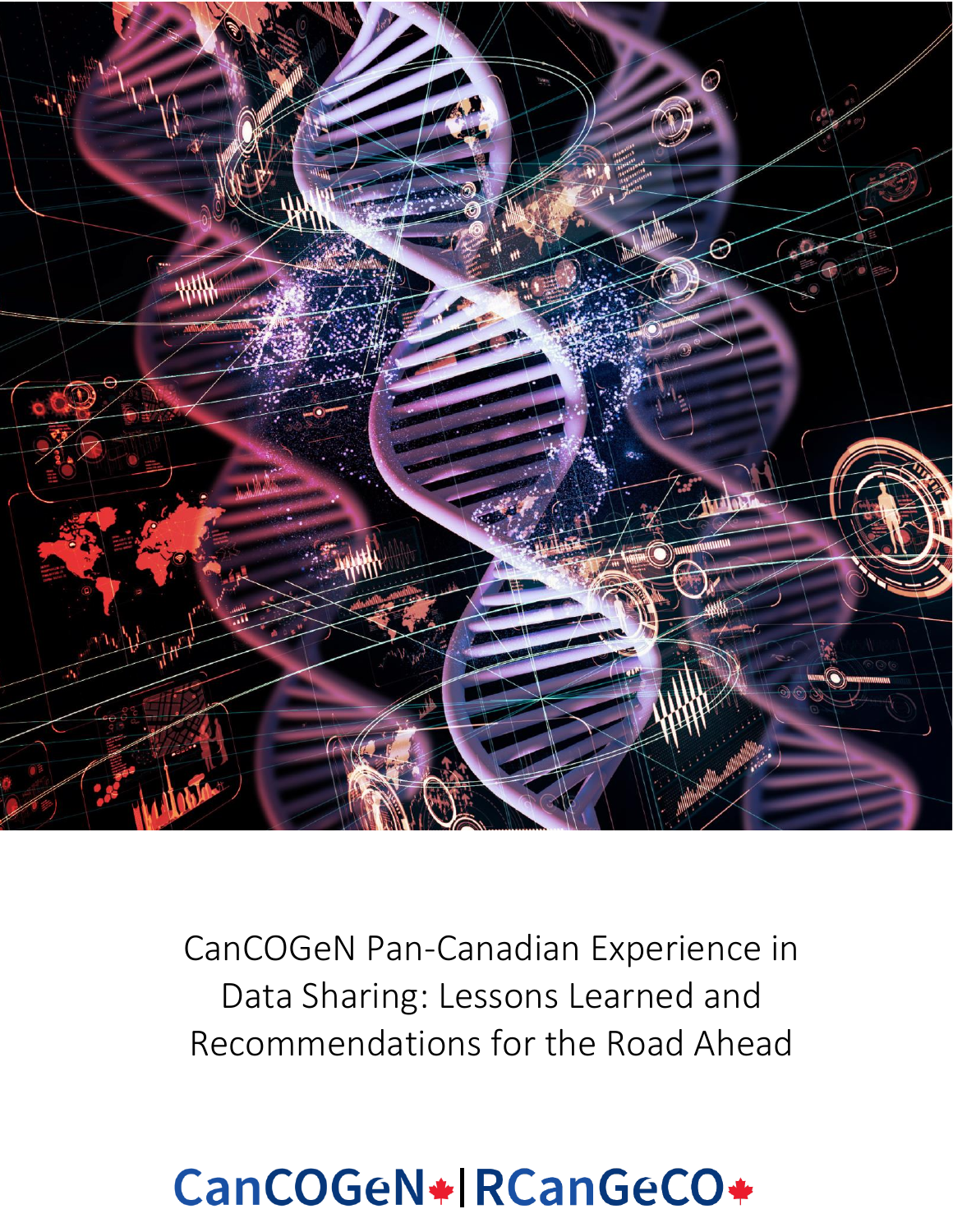The authors would like to acknowledge the financial contribution of Genome Canada and its partners to this policy brief in the context of the CanCOGeN project

This Policy Brief can be cited as follow:

Yann Joly, Hanshi Liu and Ma'n Zawati on behalf of the CanCoGeN Data Sharing Group, *CanCOGeN Pan-Canadian Experience in Data Sharing: Lessons Learned and Recommendations for the Road Ahead,* Genome Canada, Ottawa, 2022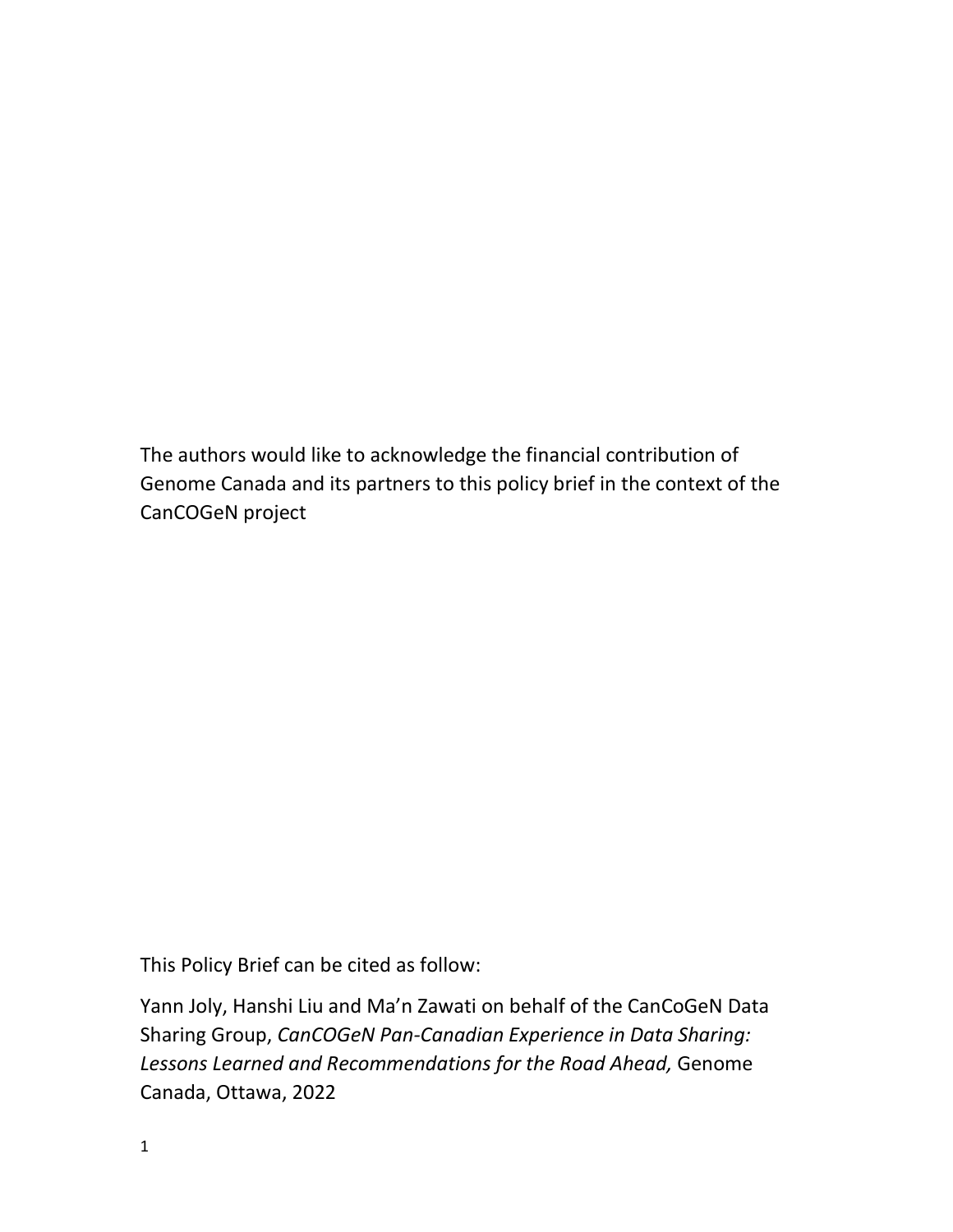### **Context**

The SARS-CoV-2 virus, which causes COVID-19, was first reported in Canada in January 2020, with subsequent community transmission being confirmed in mid-March of the same year. In April 2020, successful requests for emergency funding were made to Innovation, Science, and Economic Development Canada (ISED) by Canada's lead genome sequencing (CGEn) and viral sequencing groups. Genome Canada then launched the Canadian COVID-19 Genomics Network (CanCOGeN), an initiative composed of two ISEDfunded projects: VirusSeq, responsible for sequencing viral genomes and sharing them along with accompanying metadata and, HostSeq, a second project led by CGEn with similar objectives that focused on sequencing the human host genome and including both clinical data and metadata. An overarching goal of both projects is to share data and facilitate linkages between patient and viral data for informing public health research and policy.

While capacity building and sequencing progressed at a good pace for both projects, data sharing for research did not materialize with the urgency expected in a pandemic context. This comment is not meant to belittle both the hard work and goodwill shown by the teams of VirusSeq and HostSeq under difficult circumstances. In the case of HostSeq, even though there were significant and complex scientific, regulatory, and logistical challenges associated with sharing human genetic data and accompanying metadata, access to the controlled database was available to users a year after the project start date (https://www.cgen.ca/daco-main). That said, there is no doubt additional measures can be taken to ensure a quicker turnaround time in response to future pandemics.

VirusSeq was slow to share its first viral genomic sequences publicly. The problems for this group seemed to be systemic, resulting in a particularly uncoordinated and limited sharing of viral data along with a minimal amount of metadata for research during the first year of the pandemic (*see figure 1 below*). Furthermore, there is still no centralised process to access more sensitive metadata (vaccination status, ethnicity, specific age, etc.) along with viral or the patients' genomic sequence data from Canadian labs, or to obtain additional personal data to achieve data linkages between host and viral genomic sequences. Other countries at the forefront of COVID genomic research, such as the United Kingdom and the United States, also faced this last challenge. This suggests that there may be room for international collaboration to find a common solution to enable such linkages, which are of tremendous importance for public health research and planning. However, an international initiative of this sort will require substantial investment in time, money, and political will. It would benefit from being undertaken under the auspices of an international organization such as World Health Organization (WHO) or Global Alliance for Genomics and Health (GA4GH).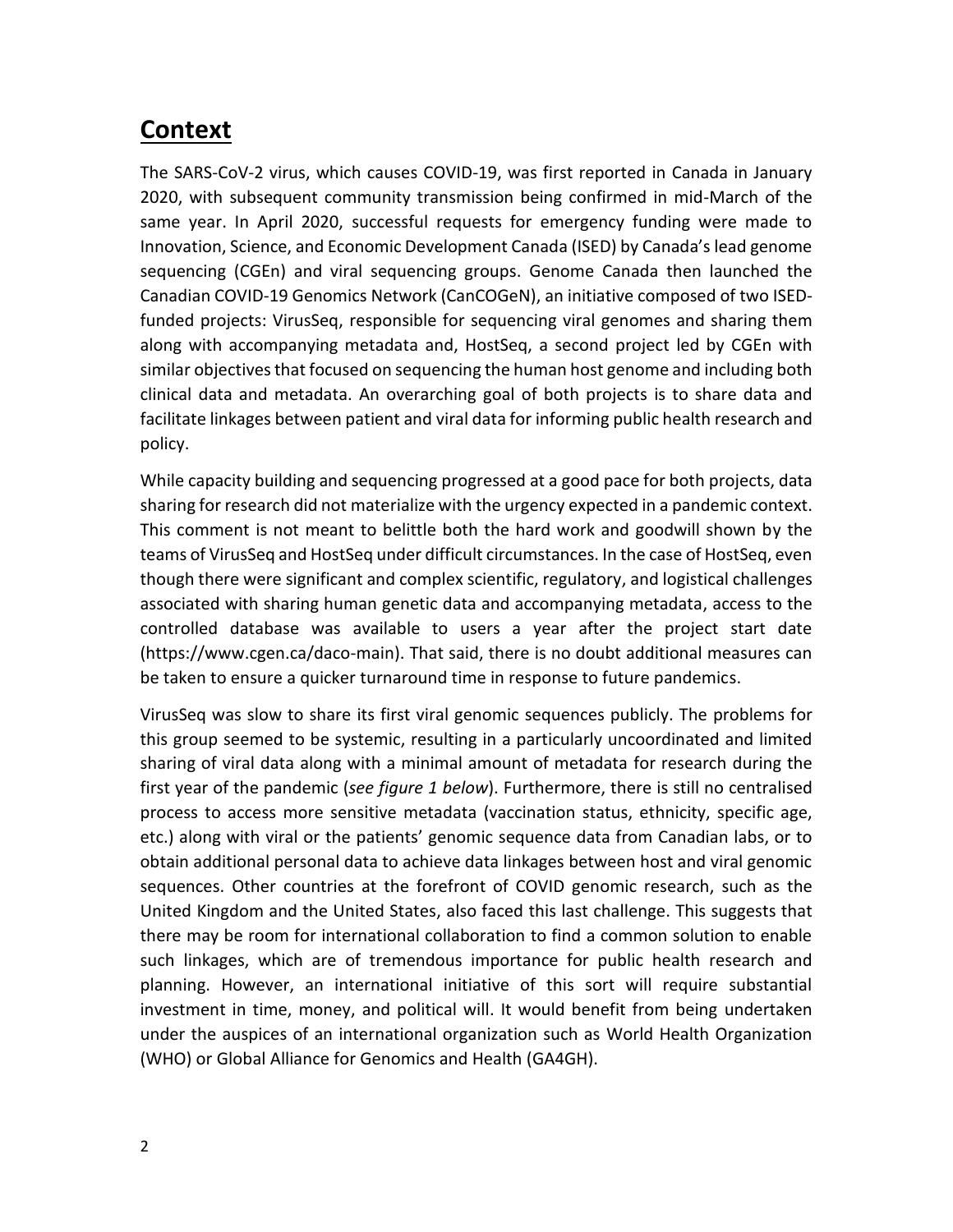Currently, the only way to obtain such data is to request it directly from each provincial lab or research project; such requests have their own complex set of procedures, approvals, and outcomes. The outlook improved in the second year of the pandemic when Genome Canada and other agencies clearly established genome data sharing as a priority and established specific governance committees to systematically address any data sharing challenges. Another important contributing factor to this improvement was the substantial financial investment of the Canadian government in the capacity building of public health labs, as well as Canada's national genome sequencing facility (CGEn).

While the current increase in the Canadian genome data-sharing performance is a very positive achievement of CanCOGeN and the Canadian Public Health Laboratory Network (CPHLN), there is consensus that there remains much room for Canadian stakeholders to continue improving genomic data and metadata sharing. There are also concerns that, as we move towards a new phase of the pandemic, some of CanCOGeN's governance framework will be dismantled or passed on to other organisations. In the absence of a clear national mandate for data sharing, this activity will no longer be given the priority it deserves in the public health and research agenda. If this happens, there is a risk that the critical improvement accomplished in data sharing performance will be lost and that Canada will again fall behind other developed economies in this area.

With this challenge in mind, both the CanCOGeN Virus Seq Implementation Committee and the CanCOGeN data sharing committee agreed on the need to develop a Data Sharing Roadmap that would identify the challenges on the path to data sharing and propose concrete strategies and policy avenues to address the current challenge. While the roadmap focuses mainly on the data sharing challenges identified in the VirusSeq project, several of our findings are also applicable to HostSeq.

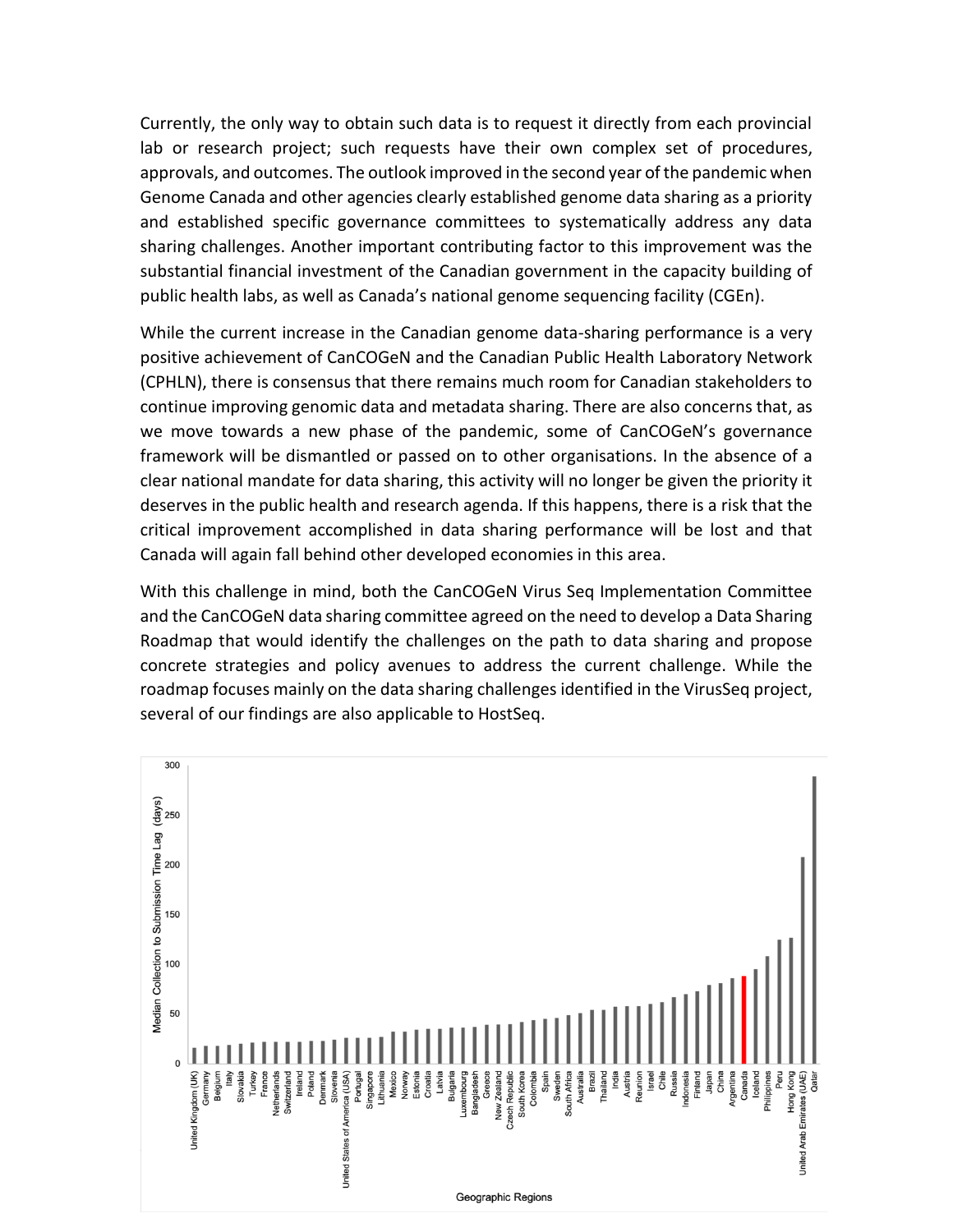### **Figure 1**

**GISAID Median Collection to Submission Time Lag by Geographic Region: Plot illustrating the time lag between sample collection to submission of data in GISAID, in Canada and other geographic regions, as of May 2021. For Canada, the collection to submission time lag had a median of 88 days for over 44,000 viral genomes. The level of completeness of additional metadata provided with sequences varied considerably across provinces. This plot was adapted from Kalia et al. 2021. Please note, only geographic regions submitting more than 1,000 viral genomes are shown.** 

### **Key Findings and Recommendations**

1. **Viral Sequence and minimal metadata** Nothing in Canadian data protection law and policies prevents the rapid sharing of viral genome sequence data along with a small amount of non-identifying metadata. Assuming minimal precautions suggested in the Privacy Implications of Sharing of Viral Sequence and Minimal Patient Metadata memo are taken, such data do not constitute personal data and can be promptly and openly shared without other formalities. A sustained effort should be made by research funders and privacy offices to engage data stewards (see Recommendation 3 below), public health labs, and organisations responsible for such data to convey this message in a coherent and concise manner.

Since it does not raise particular legal issues, rapid sharing of viral genome data and minimal metadata should be a given and parties that are reluctant to share should be reminded of their ethical duty towards the public good. In the case of a pandemic, possible sanctions (see Recommendation 5 below) should be considered in cases of persistent and willful non-compliance.

2. **Data privacy legislation** Canadian federal and provincial public health laws offer public health agencies broad power to access and use data to fulfill their mission. However, these *laws are insufficiently harmonised at present thereby creating uncertainties. For example, there remains an unnecessary margin of discretion with provincial public health agencies regarding which data can be disclosed, with whom, and under what conditions*. Moreover, in some provinces, it is not clear that 'research' would be an activity that falls under the mission of a public health lab and so benefit from an exemption from the general privacy rule of consent. *Canadian federal, provincial, and territorial data protection legislation should be amended to stipulate, in clear language, that personal information can be collected, used, and disclosed for public health purposes, including*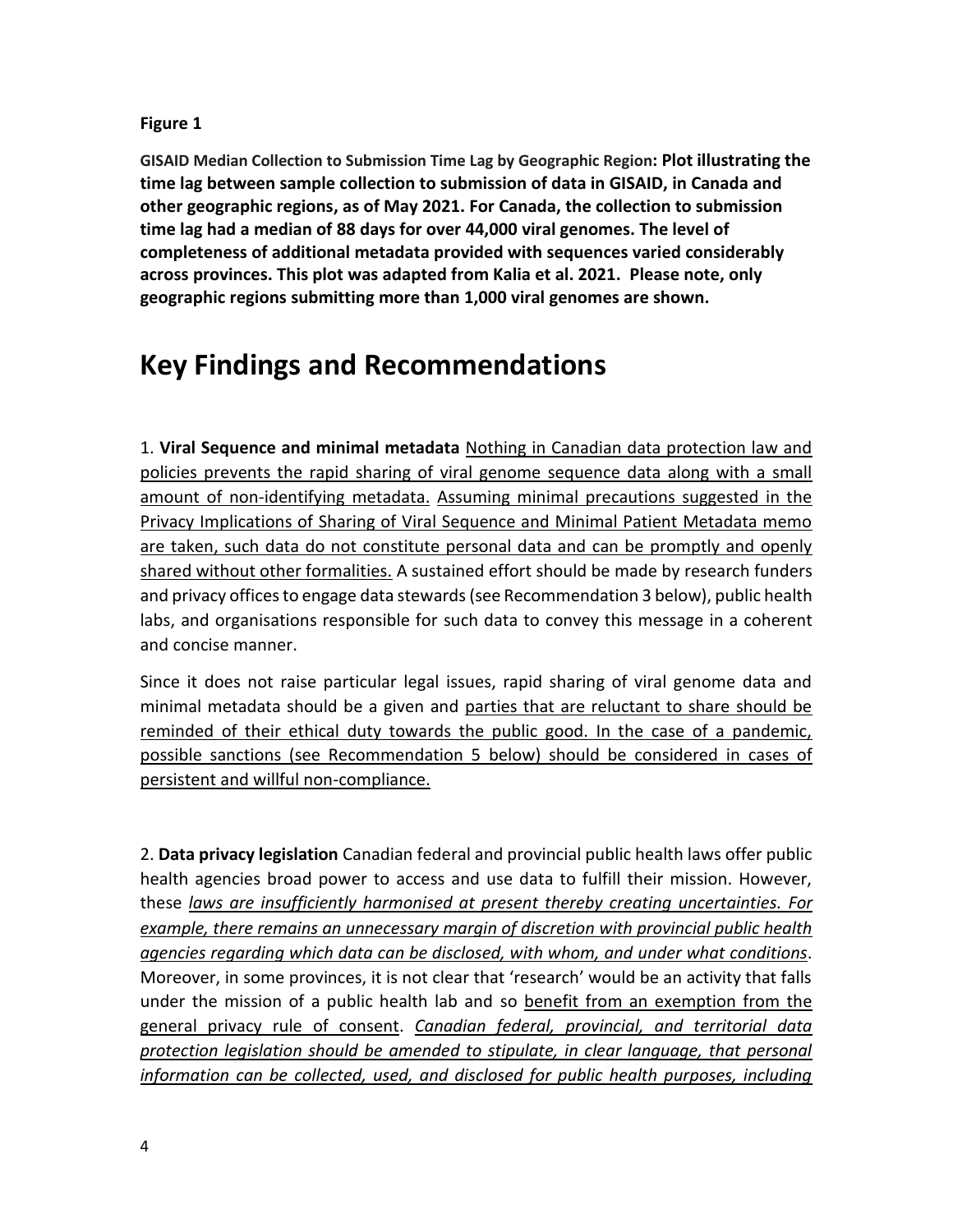*research, in combination with appropriate de-identification and good information stewardship practices.*

*In addition, secure, privacy-compliant solutions that will allow for data linkage and deeper analysis, for example, the ability to link data with clinical data sets, socio-demographic factors, etc. should be identified and presented to public health agencies for approval*. The experience of the CanCOGeN Coordination Committee shows that such solutions currently exist although the challenge of concretely implementing them may be daunting. It would be helpful if such processes were systematically and uniformly put in place ahead of a pandemic or at its onset. For example, to facilitate data linkage, **we recommend** that: 1) all consent forms include a clause notifying participants of such linkage; 2) common standards for linkage be established; 3) an individual from each of the projects and, where possible, from each of the relevant repositories, be identified and resourced appropriately to ensure efficient coordination and timely delivery of the data; and 4) proper measures to enable central controlled data access, or federated access, be set in place.

3. **Data stewardship** According to the GA4GH, data stewards are entities or senior officials responsible for assuring the quality, integrity, and access arrangements of data and metadata in a manner that is consistent with applicable laws, institutional policies, and individual permissions (see also CIO standard CAN/CIOSC 100-7:20XX (D2) for a complete definition). This includes entities and positions that deal primarily with personal health information, and those that deal with other health information. This could also include information that is not personal (ex. viral genome sequence data) but is also collected for health purposes. **We recommend** that the current system, where provincial agencies are considered data custodians, be replaced by a system of data stewardship, where an individual at each institution is hired to fill the position of a data steward. A lead data steward should also be appointed to harmonize and coordinate the work of stewards at provincial institutions. These individuals will be responsible for promoting good data governance practices, including the transition to a culture more favorable to collaboration and data sharing than the one that currently prevails. Federal and provincial laws should be amended to impose this requirement.

In the meantime, public funding agencies could impose this requirement as a condition for any funding beyond a certain financial threshold and, as an incentive, provide additional money to be used towards the salary of these stewards.

**4. Attribution** The rules of attribution/acknowledgement for sharing genome data are extremely disparate both nationally and internationally. The rules currently differ depending on the type of genome data shared, the repository, the organisation or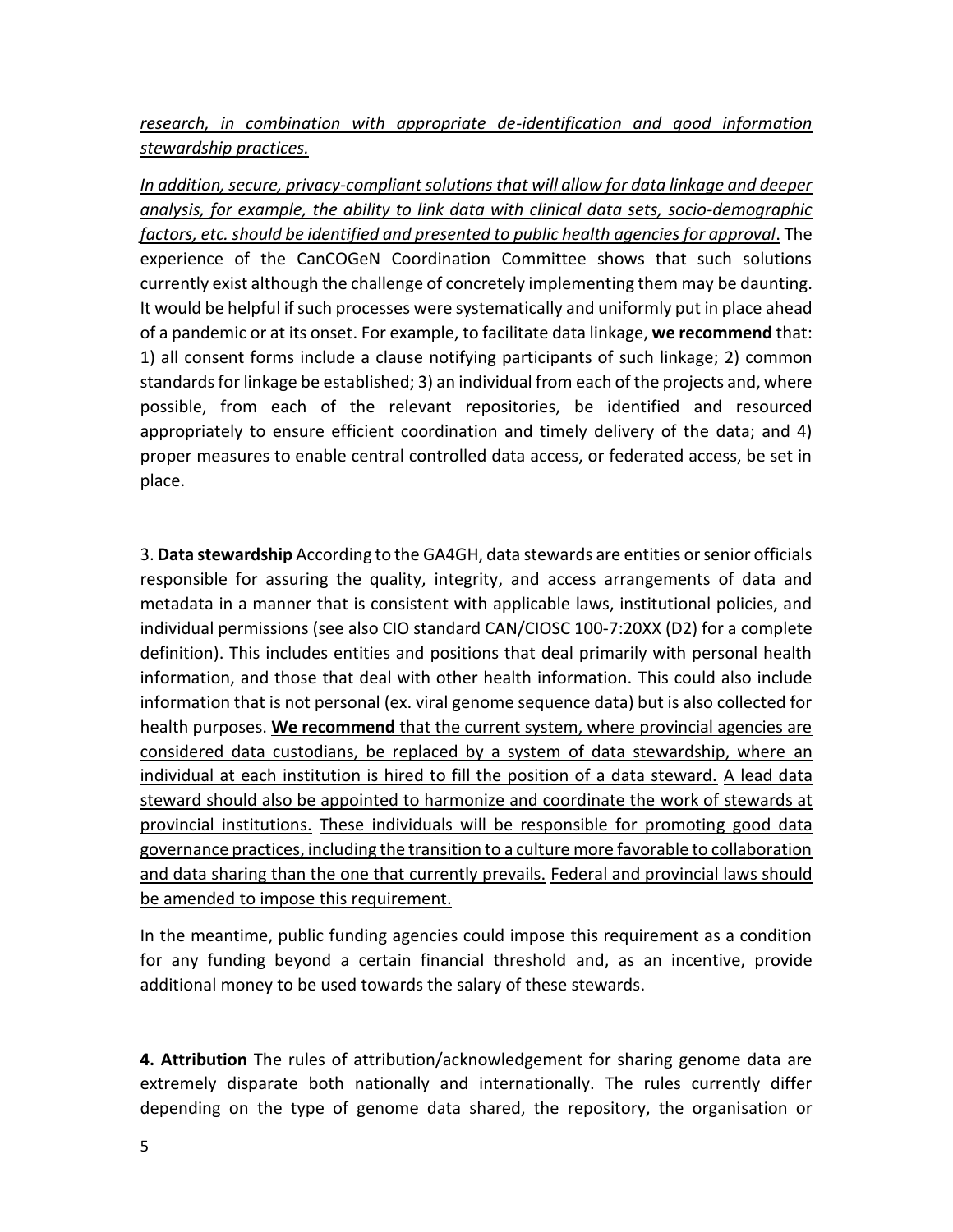consortium providing data oversight, etc. Such an inconsistent and unpredictable system contributes to a climate of mistrust between users and producers and is a source of delay for data sharing associated with the need to negotiate terms ad-hoc. **We recommend** that all Canadian stakeholders agree on consensus guidelines concerning attribution and acknowledgement for using viral sequence genomic data. Such guidelines could be based on the model currently used for the VirusSeq Canadian Data Portal. The HostSeq publication and acknowledgment policy provides, in turn, a model for databases making their host sequence data available through a controlled-access system*.* 

**5. Accountability** It is important that transparent and enforceable rules be developed concerning sanctions for improper or negligent acts that have strong negative public health impacts on the sharing of pathogen genomic, and de-identified health data. Such sanctions will lead to greater accountability for all stakeholders involved in the Canadian data ecosystem. **We recommend** that the following sanctions be considered by stakeholders:

| <b>Issues</b>                                                                                                                  | <b>Sanction</b>                                                                                                                                                                                          | <b>Source</b>                                                    |
|--------------------------------------------------------------------------------------------------------------------------------|----------------------------------------------------------------------------------------------------------------------------------------------------------------------------------------------------------|------------------------------------------------------------------|
| Using data shared for<br>health research to<br>intentionally re-identify<br>an individual<br>patient/participant               | Penal sanction.                                                                                                                                                                                          | Law                                                              |
| <b>Willful refusal to share</b><br>data timely that could<br>benefit public health or<br>healthcare                            | Penal sanctions, the<br>detailed interpretation<br>of what constitutes<br>'willful' refusal and the<br>implementation<br>mechanism for these<br>sanctions could be<br>explained in a Code of<br>Conduct. | Law                                                              |
| Using data shared for<br>health research in a<br>publication without<br>providing proper<br>attribution to data<br>producer(s) | First, the data<br>provider(s) and data<br>user(s) involved should<br>attempt to negotiate an<br>equitable solution.<br>If negotiations fail,<br>publishers and funders,                                 | Community norms<br>(Canadian publishers<br>and research funders) |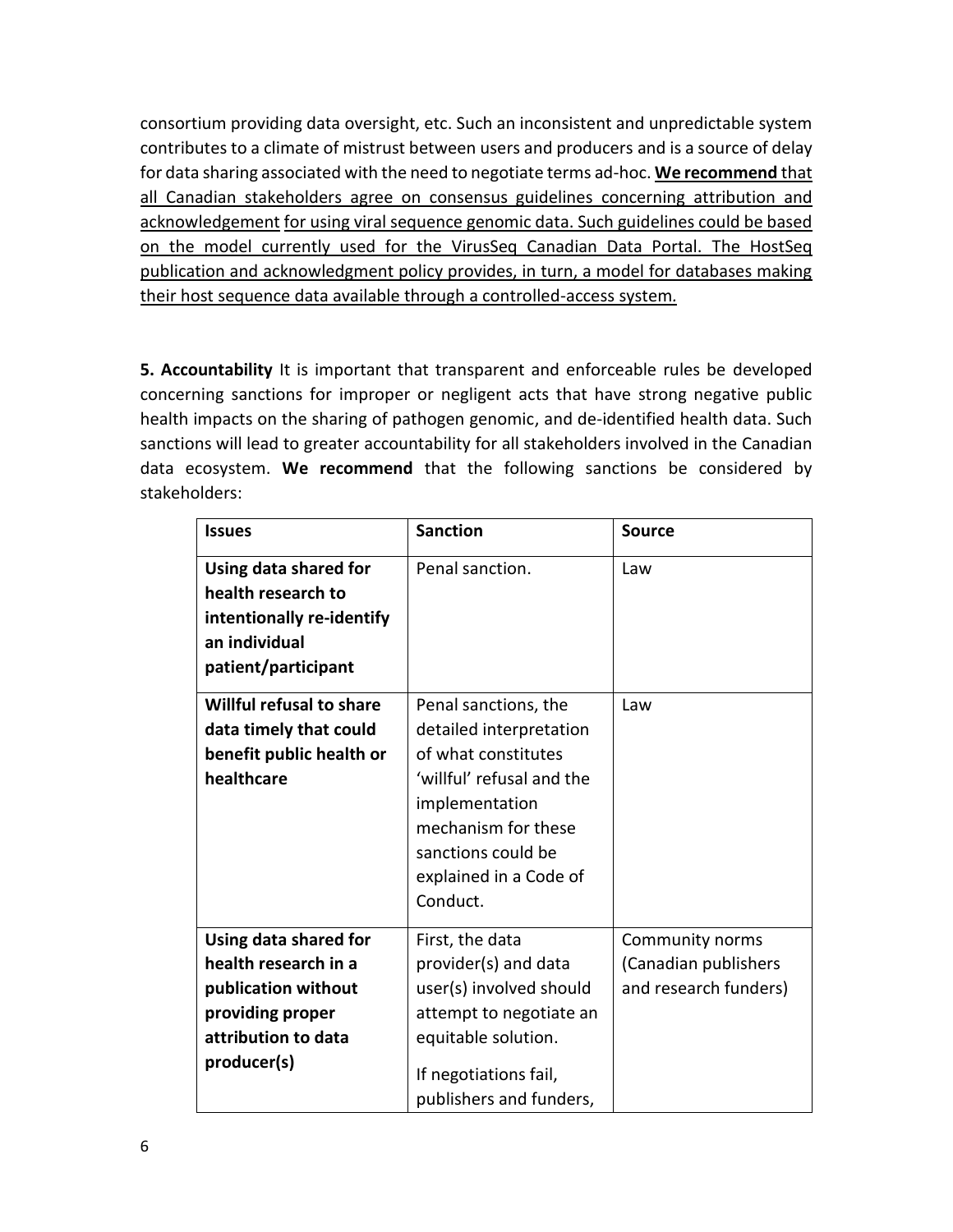|  | using means at their       |  |
|--|----------------------------|--|
|  | disposal, should try to    |  |
|  | promote the adoption of    |  |
|  | a solution that is         |  |
|  | acceptable to all parties. |  |
|  |                            |  |
|  |                            |  |

**6. Infrastructure** CanCOGeN VirusSeq struggled early in the project to get provincial public health laboratories to share their data in a uniform, coordinated manner with researchers (see figure 1 above). The development of a new infrastructure, *the Canadian VirusSeq Data Portal* was conducive to more coherent data-sharing activities. This was achieved by helping the CPLHN and its members streamline the deposition process and harmonizing their practice by identifying the most relevant metadata to share, locating errors in the process, and suggesting ways to resolve them. The portal increases the analytical capacity of public health. It provides a mechanism for (a) data access requests and (b) collaboration requests, i.e., interested parties can be connected to relevant public health contacts who have richer contextual information compared to what is available publicly in the portal. This collaborative model has been successful in the UK where they have co-developed a suite of bioinformatics tools, diagnostic technologies, and mechanistic research insights. Maintaining the *Canadian VirusSeq Data Portal* ensures that a single repository responsible for sharing viral genome sequences and metadata for research use is available to the community. The portal team is independent of public health stakeholders, embraces the principles of findable, accessible, interoperable, and reuseable (FAIR) open data sharing and provides expert advice to data providers on matters of data annotation, sharing, storage, and governance. *Considering the added value and synergistic potential of the data portal, we recommend that it be maintained beyond the CanCOGeN project. Provided additional funding becomes available, the portal's mandate could be expanded to also provide controlled access to more sensitive metadata types.*

Through HostSeq, CGEn, as a data steward, has developed a national database containing genomic as well as personal and health information in line with policies and practices developed by the GA4GH. It has also put in place a data access office that receives and reviews requests for access to data and convened an independent pan-Canadian data access committee to make final decisions. This one-stop-shop model has streamlined the access process and ensured timely approval of requests. It is recommended that these infrastructures be maintained beyond the CanCOGeN project. CGEn also created a GA4GH aligned beacon portal for HostSeq, which allows for the rapid querying of the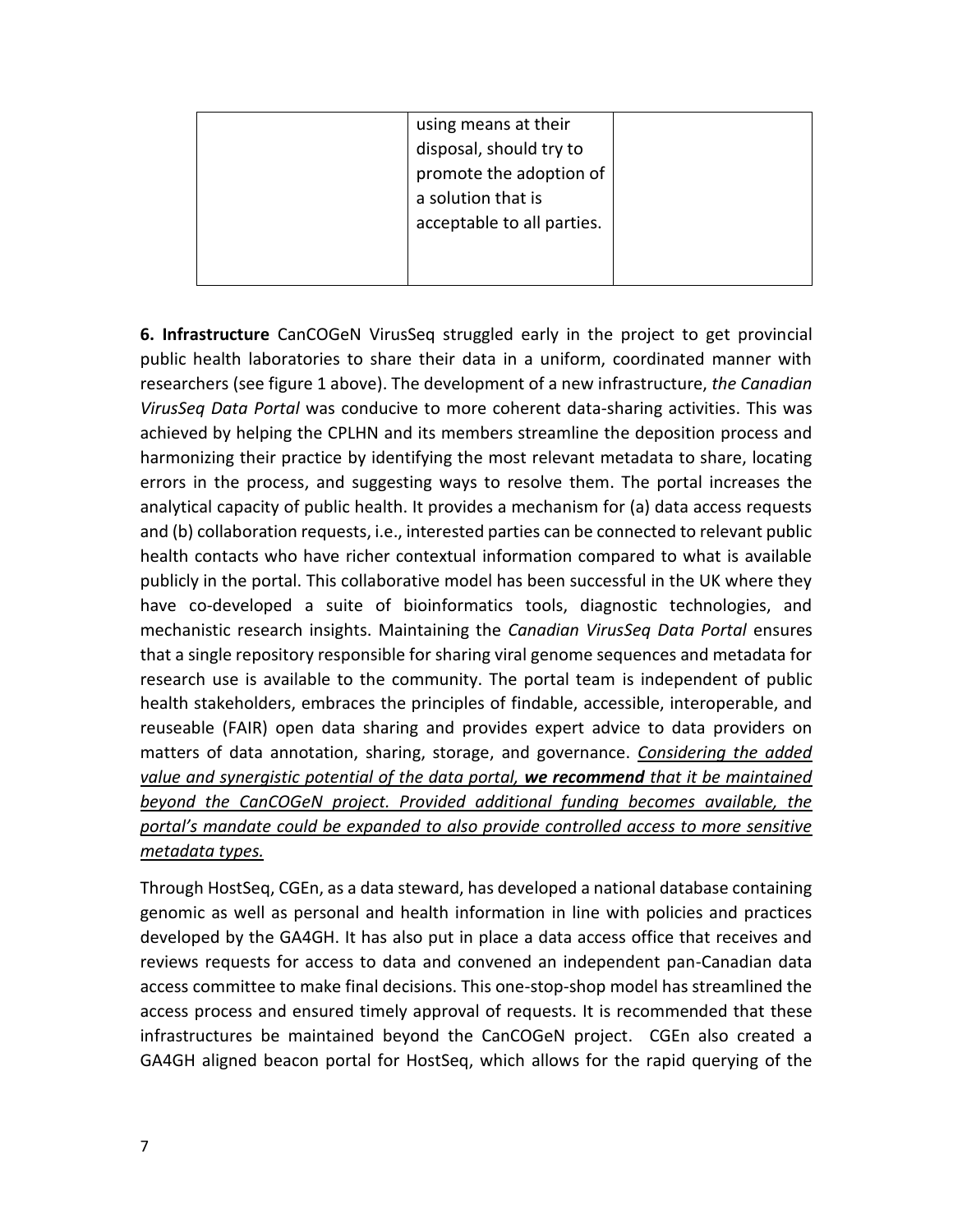dataset for genetic alleles of interest in an open and anonymised fashion, protecting the identity and confidentiality of the participants.

**7. CanCOGeN data committees (CanCOGeN Coordination Committee, CanCOGeN Data Sharing Committee)** Beyond the data portal, the work played by the data committees of CanCOGeN has contributed to improvements in data sharing through: 1) providing rapid responses to specific questions of the community on data sharing (ex. on the privacy implications of sharing specific metadata, on the suitability of specific data-sharing agreements, on consent forms); 2) performing constant advocacy work and engagement to promote data sharing, across the consortium and in the media; and 3) providing coordinated data curation and specification harmonization activities. Furthermore, these data committees have acquired important know-how on the opportunities and pitfalls associated with data sharing in times of pandemics from their work in CanCOGeN. There is a substantial risk that should such data groups, or a consultant with a similar function, no longer play this role for the CPLHN and its members, data sharing risks becoming once again a low priority. *We recommend that until Recommendation 3 (data steward) has been implemented in whole or in part, a person or committee be tasked with continuing the work of the CanCOGeN data committees.*

In addition to this, **we recommend** that the role of the CanCOGeN Data Sharing Committee be expanded to include the identification of metrics to measure more rigorously our genomic data sharing performance in times of pandemics. The proposed metrics could assess the timeliness, completeness, and quality of shared data, as well as the impact of such data sharing on research and healthcare. They could also be used as targets in funding agreements. The newly appointed data stewards (see Recommendation 3, above) could be responsible for gathering data on how each public health lab or organisation is performing against the identified metrics.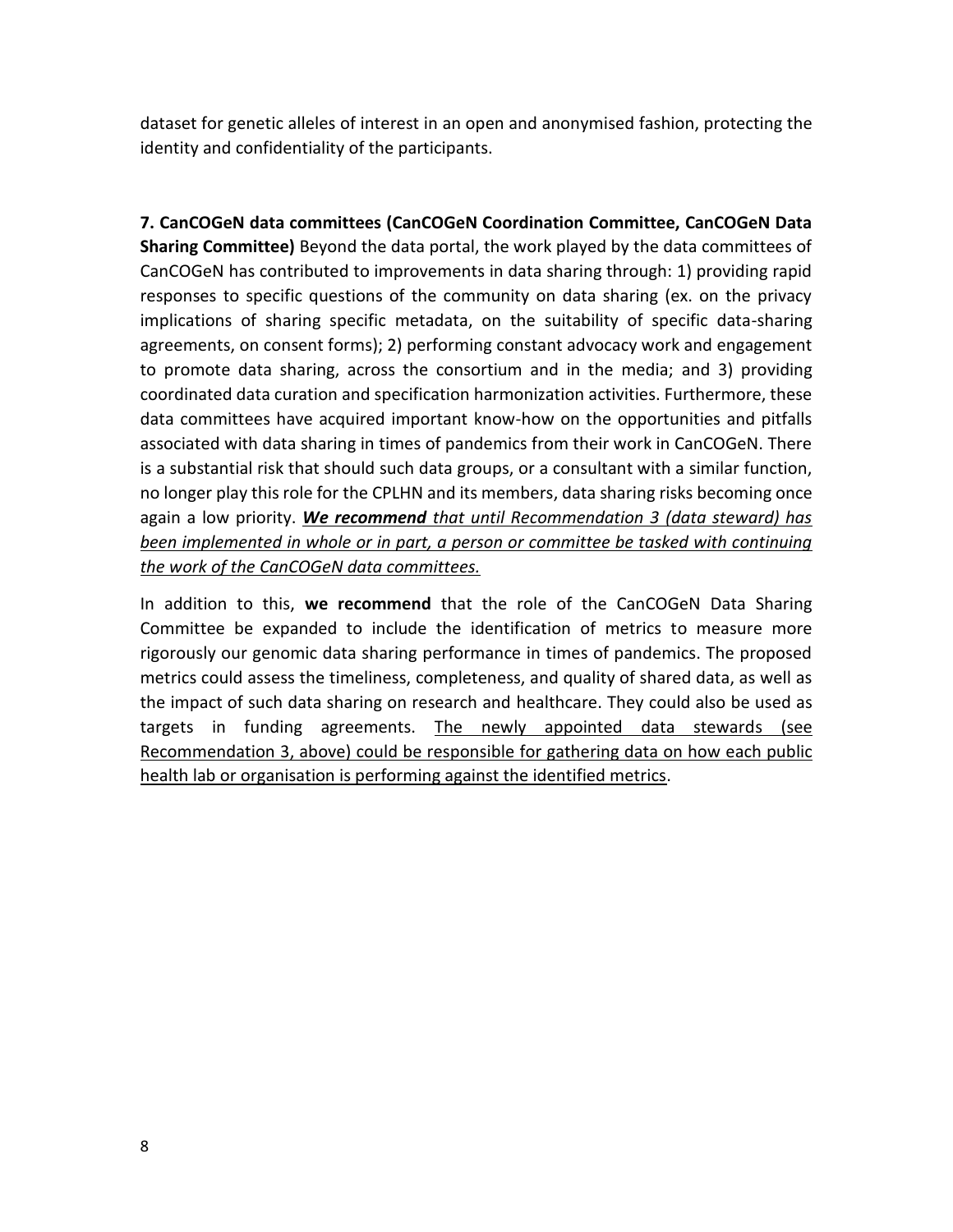**Adopted by Virus Seq Implementation Committee on**: agreement in principle 23/02/22 **Adopted by Host Seq Implementation Committee on:** agreement in principle 07/04/22

#### **Writing group:**

**Yann Joly**, McGill U., VirusSeq **Ma'n Zawati,** McGill U., HostSeq **Hanshi Liu**, McGill U., VirusSeq

### **Advisory Group:**

**Koko Agborsangaya,** Genome Canada **Naveed Aziz,** CGEn, HostSeq **Guillaume Bourque,** McGill U., VirusSeq & HostSeq **Fiona Brinkman,** Simon Fraser University, VirusSeq **Erin Gill,** Simon Fraser University; VirusSeq **Emma Griffiths**, University of British Columbia, VirusSeq **Will Hsiao,** Simon Fraser University; VirusSeq **Steven Jones,** BC Cancer Research Institute, HostSeq **Bartha Knoppers,** McGill U., HostSeq **Catalina Lopez-Correa,** Genome Canada **Kim McGrail,** University of British Columbia **Kieran O'Doherty,** University of Guelph **Art Poon,** Western University, VirusSeq **Megan Smallwood,** Genome Canada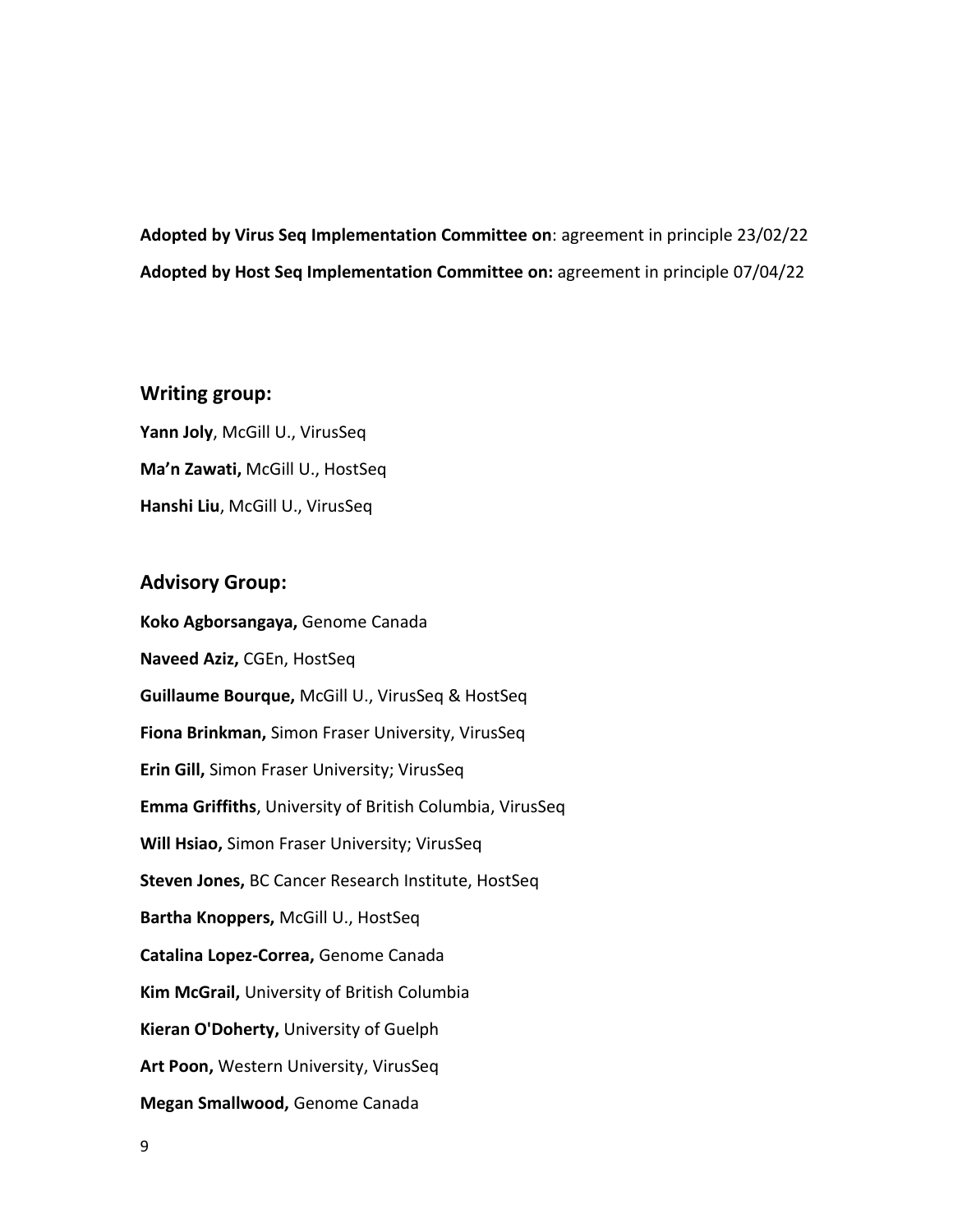**Terry Snutch,** University of British Columbia; VirusSeq **Eric Sutherland,** PHAC **Gijs van Rooijen,** Genome Alberta **Daryl Waggott,** Genome Canada

### **Observers:**

**Matthew Croxen,** Alberta Public Health Laboratory, VirusSeq **Sandrine Moreira,** INSPQ, VirusSeq **Natalie Prystajecky,** BC Centre for Disease Control, VirusSeq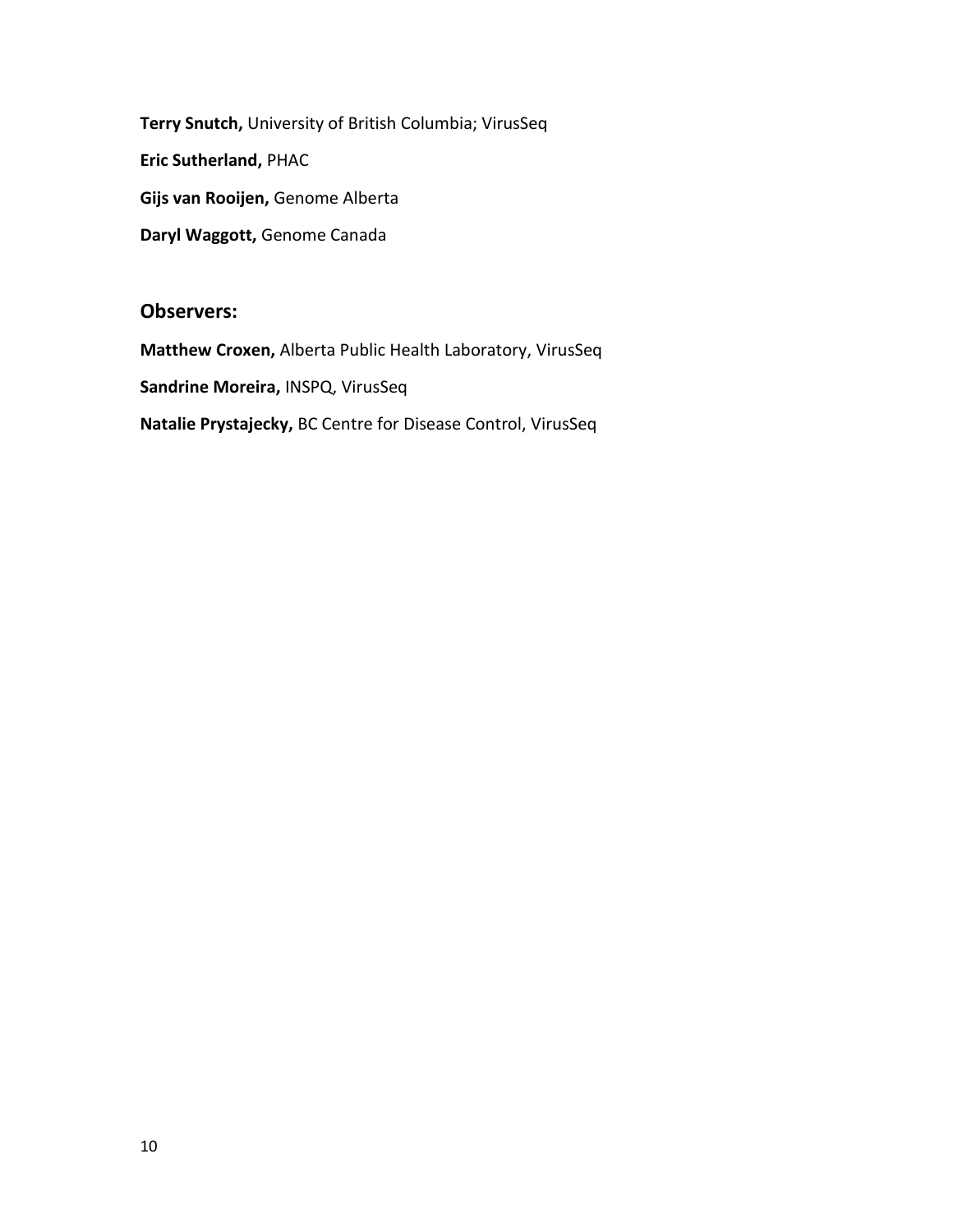## **References**

The following related activities and documents inform and complete our recommendations

### **Standards and policies**

- Canadian VirusSeq Data Portal, Acknowledgement of Contributions and other governance policies (2021)
- List of minimal metadata set to include with viral sequence data (2020/2021)
- Opportunities for virus genomic data: summary, Caroline Colijin and Art Poon, November 2021
- Barriers to Public-Level Pathogen Genomics Data Sharing, CanCOGeN Virus-Seq Ethics and Governance Group, January 2021
- Privacy Implications of Sharing of Viral Sequence and Minimal Patient Metadata, CanCOGeN Virus-Seq Ethics and Governance Group, Fall 2020
- Host Seq Model Informed Consent Form (2020)
- HostSeq Database Governance Framework (2020)
- HostSeq [Databank Publication & Acknowledgment Policy](https://www.cgen.ca/wp-content/uploads/2021/02/HostSeq-Publication-Policy-v5.pdf) (2021)
- Genome Canada Data Release and Sharing Policies (2017)

### **Publication**

- Song L, Liu H, Brinkman FSL, Gill E, Griffiths EJ, Hsiao WWL, et al. Addressing Privacy Concerns in Sharing Viral Sequences and Minimum Contextual Data in a Public Repository During the COVID-19 Pandemic. Frontiers in Genetics [Internet]. 2022 [cited 2022 Mar 24];12. Available from: <https://www.frontiersin.org/article/10.3389/fgene.2021.716541>
- Kalia K, Saberwal G, Sharma G. The lag in SARS-CoV-2 genome submissions to GISAID. Nat Biotechnol. 2021 Sep;39(9):1058–60.
- Knoppers BM, Beauvais MJS, Joly Y, Zawati MH, Rousseau S, Chassé M, et al. Modeling consent in the time of COVID-19. J Law Biosci. 2020 Jun;7(1):lsaa020.